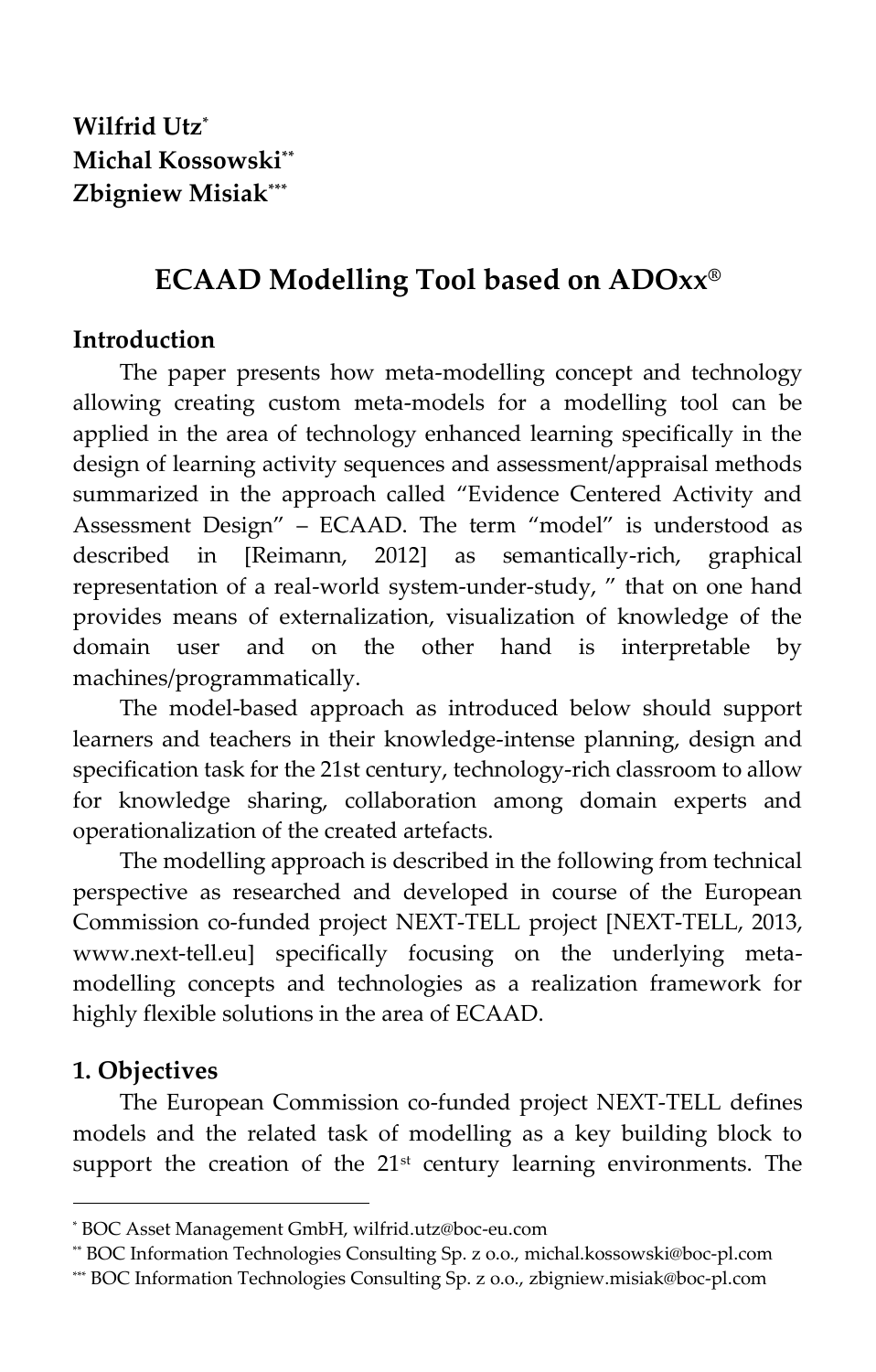teachers are supported in their planning tasks (individual activities/services and assessment methods) by a tool with scalable and adaptable approach. The learner uses a transparent platform to negotiate and interact with the teacher through learning plans derived from a competence development structures. For both stakeholders, the project proposes modelling and models as an application technology.

The objectives of this specific work-stream in NEXT-TELL is to develop a) a coherent modelling method as defined by [Karagiannis, Kühn, 2002] for "Evidence Centred Activity and Assessment Design (ECAAD)" including aspects such as a role-based interactions, algorithmic validation/operationalization and a defined result view as well as b) modelling tool support to move beyond simple model editing to full-fetched tooling [Utz, 2009], [Utz, 2012].





Source: Own elaboration based on [Karagiannis, Kühn, 2002].

As defined in [Karagiannis, Kühn, 2002], the specification of the ECAAD method considers and builds upon the generic meta-modelling specification framework, consisting of a) the knowledge structure needed to model learning sequences and assessment methods (set of modelling constructs such as classes, relations, model types, attributes and properties), b) knowledge operations to support the different target groups in design and operationalization tasks (as the set of functionalities offered by the system building upon the knowledge structure), c)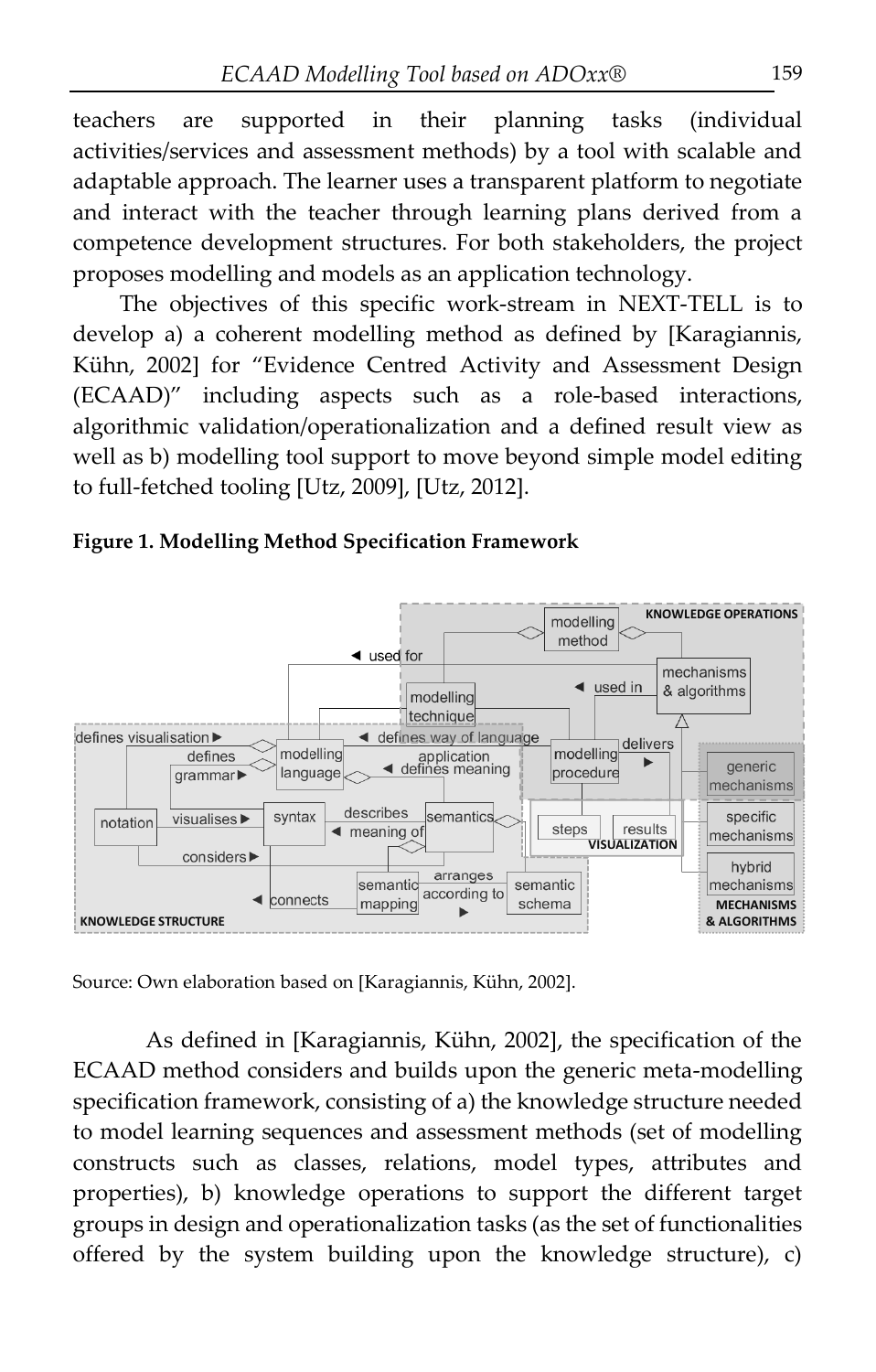definition of interface/extension aspects to support collaborative model design, sharing and contextualization of models (as the interaction level, user interface definition) and d) algorithms and mechanisms as a foundation.

## **2. Methodology**

The research methodology applied in NEXT-TELL builds on experimentation and iteration including aspects from user-driven design and specification. The development process follows iterative approach including validation and trial phases - also by providing prototypes to domain experts in order to gather their feedback. The method and tool development approach is in line with the project plan that follows yearly major iterations plus minor scenario-based adaptions. Within each of these iterations the manner specified by [Karagiannis, Visic, 2011] is followed:

- 1. Conceptualization: in this phase specification and translation of requirements based on literature review and lessons learned into meta-modelling concepts, algorithms, interactions and visualization as defined in [Karagiannis, Kühn, 2002] take place.
- 2. Implementation: based on a previous phase the concrete development task on the ADOxx® meta-modelling platform as the selected implementation technology is done.
- 3. Deployment: last phase includes release management and packaging of functionality for different user groups and technologies. This phase has a content perspective (training and familiarization) and a technology perspective (package, release, migrate).

From a technology perspective, the ADOxx® platform has been selected as a baseline since it offers out-of-the-box features such as multilanguage support, repository functionality, support for various client technologies, user rights management and additionally provides extension and update capabilities that permit add-on implementation and personalization of a tool.

### **3. Conceptual and Technology Results**

The conceptual result of the mapping from requirements into a high level system and interaction architecture is presented in Figure 2. The characteristics of the system derived from this mapping are listed in the following paragraph building upon common characteristics of the whole NEXT-TELL system to be a) web-based, meaning accessible via standard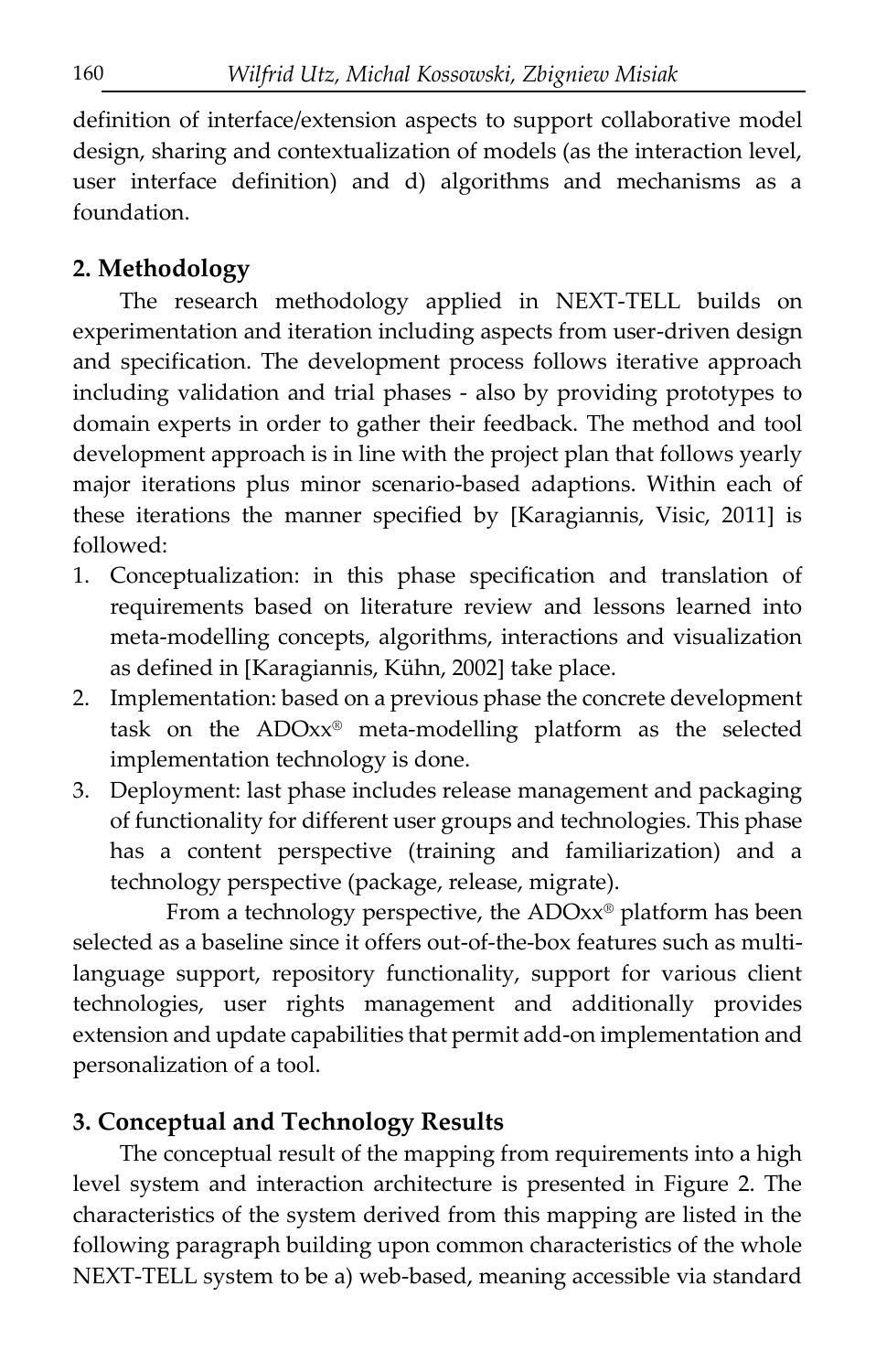browser technology, b) open for integration and complying to a common information architecture (access to artefacts) and c) distributed from a deployment perspective (different deployment options, depending on the device used).



**Figure 2. ECAAD Tool Components – conceptual**

Source: Own elaboration.

On figure 2 the following components are presented:

- 1. Role-based access mechanisms: The functionality provided by the ECAAD modelling tool depends on the role assigned to a certain user. Each role and their interaction streams are specified and appropriate visualizations and functionalities are provided to user after authenticating to the system.
- 2. Modelling method as a subset of the ECAAD method: An important consideration is that the complete ECAAD method as defined in literature and the project results (see [NEXT-TELL, 2013] for details) consists of 9 steps, the implementation on tool level considers a subset of these steps and enables ICT support for specific functionality.
- 3. The artefacts defined in a modelling tool are either handled to human experts or to external systems that interpret them operationally. The handover from the design is based upon the internal representation of the models defined, the back-link through usage information and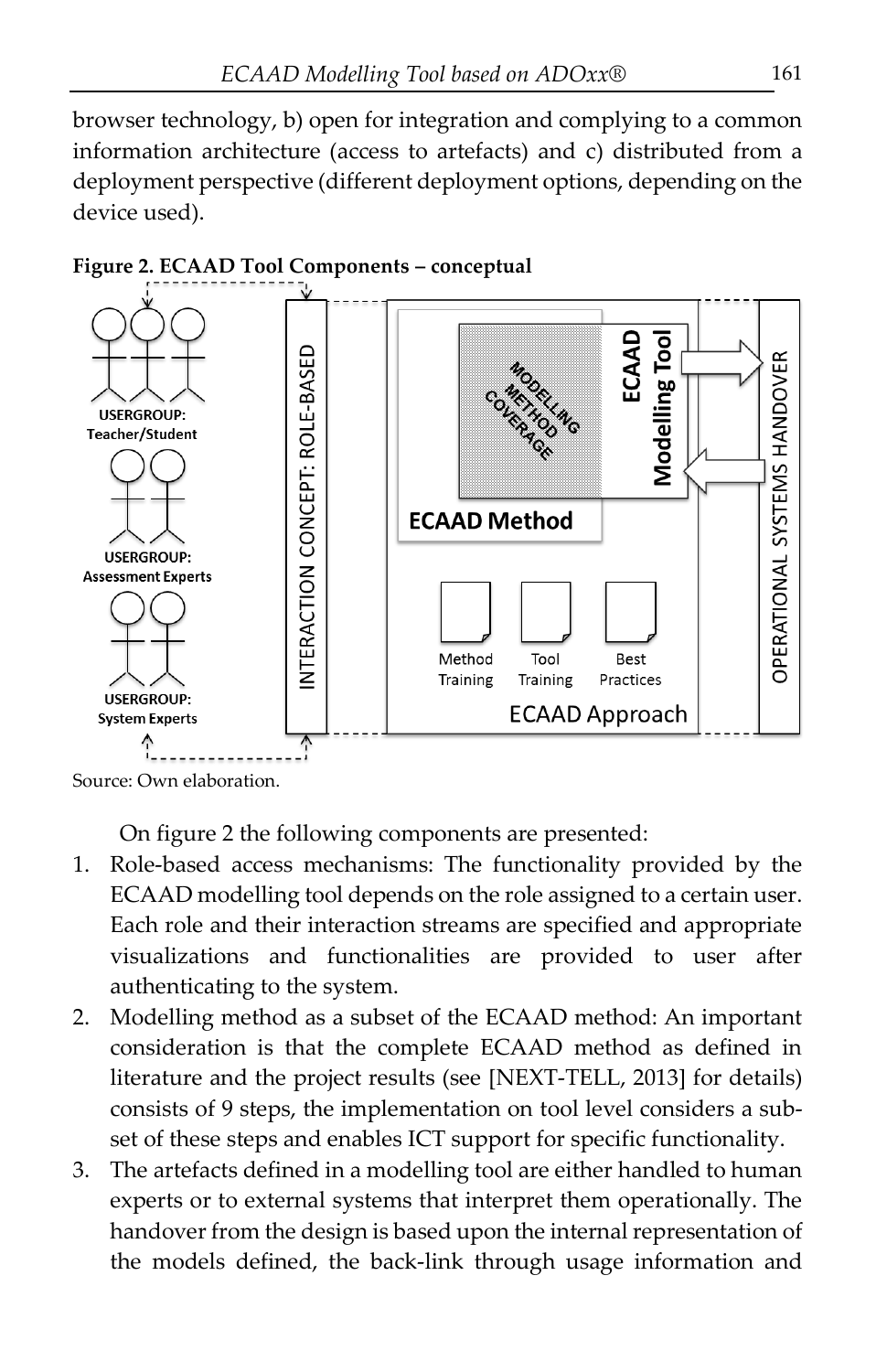feedback streams allows for continuous update and modification/adaptation.

4. Open Interfaces: all functionality provided is openly available for potentially related systems in the NEXT-TELL ecosystem and beyond. An open API allowing queries on model repository (read access) as well as changing it (write access) is available.

Based upon these characteristics, the modelling method is defined and specified, building on the modelling method specification framework as presented in Figure 1. The focus in this paper lies upon the knowledge structure of the second step of the overall ECAAD methodology as "Learning activity sequence and assessment method design", specifically investigating in the results of the conceptualization phase.

A detailed report on the results of the conceptualization on all 4 elements from Figure 1. and across the procedure model is available in deliverable 2.1 (first iteration) [NEXT-TELL, 2011], 2.3 (second iteration) [NEXT-TELL, 2012] and 2.5 (third iteration) [NEXT-TELL, 2013].

#### **3.1. Conceptualization phase**

During conceptualization a break-down from framework level to concrete implementation specification is performed. The conceptualization takes into consideration platform-specific semantics and available functionality and combines it with the specifics of the domain. Figure 3. provides an overview of the different levels analyzed during method development. The generic modelling method specification framework is refined using ADOxx<sup>®</sup> platform specifics (i.e. ADOxx interprets the concept "Modelling language" as a combination of "Model types", "Classes" and "Relation Classes") and further developed to concrete types of these concepts through generalization (i.e. an abstract class "\_FlowElement\_" is derived from the "Class" element in platform level to describe any characteristic of any class that has a sequencing logic such as a "Learning activity").

Figure 3. shows the ECAAD meta-model for learning activities and assessment maps, relating functionality required and therefore imposed on it and its classes (i.e. "animation" of a model of this type builds on specific properties that need to a) be foreseen in the meta-model b) be provided by the modeller and c) are validated through platform algorithms based upon a query language and graph-theory as foundational elements).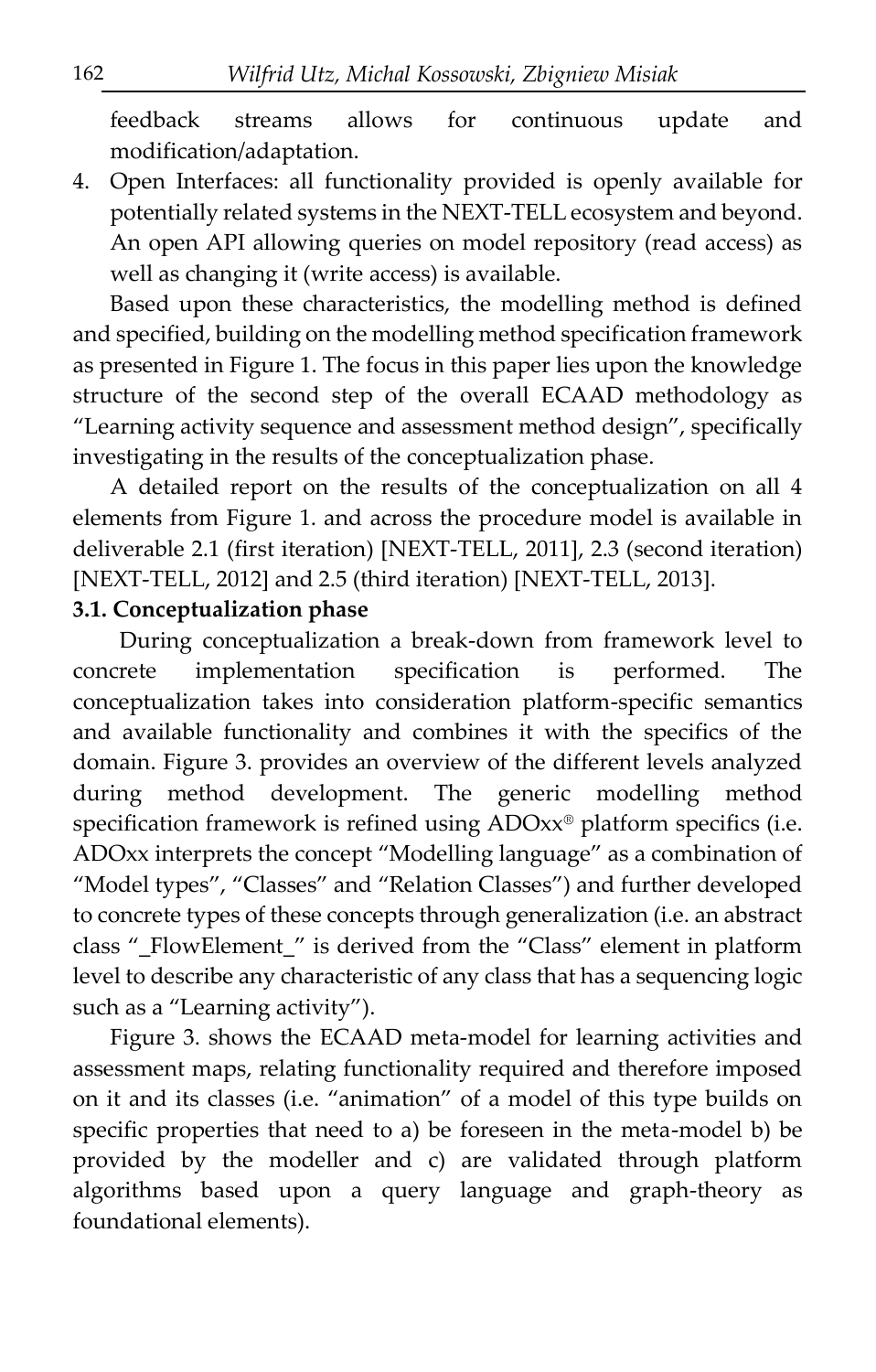

Source: Own elaboration.

#### **3.2. Implementation phase**

The implementation of the above concept builds on ADOxx® possibilities to engineer modelling methods using the built-in integrated development environment to continuously monitor possible implementation errors and warnings. The platform implements the socalled DORA concept ("Define-Once-Reuse-Anywhere") reducing implementation overhead when developing meta-models and functionalities of similar kinds or with overlapping requirements. For the NEXT-TELL project concepts developed in the ECAAD domain become technically reusable within the related work packages for TISL (Teacher Inquiry Layer) and SPICE (Strategic Layer) since they all needed functionality allowing to show different viewpoints to different stakeholders/user types.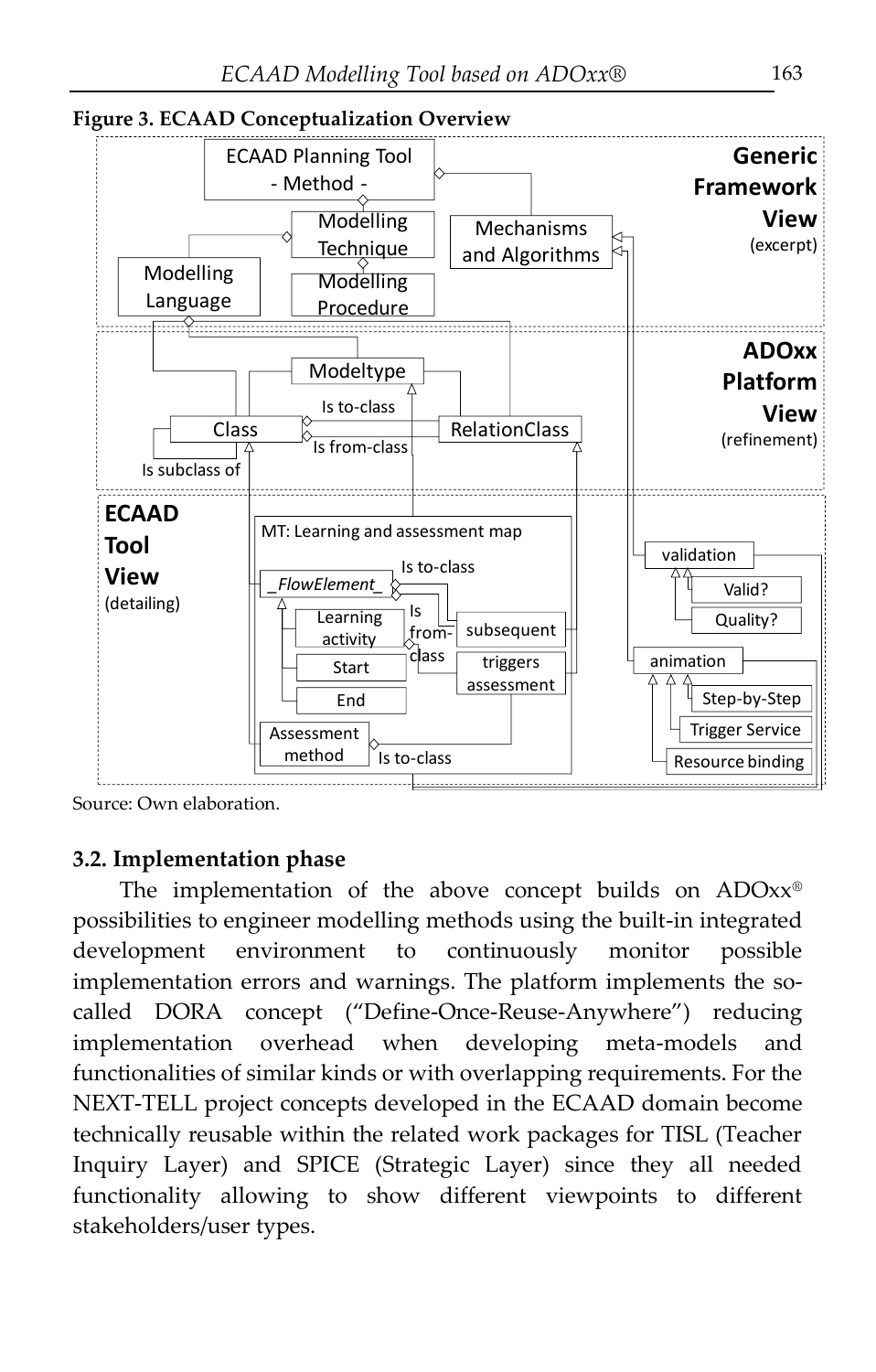### **3.3. Deployment phase**

The ECAAD modelling tool is deployed as an internet application through Java application and distribution technologies (JNLP) and a HTML/JavaScript based client for viewing and browsing content, supporting SOAP and REST based features from a technical perspective. All modelling tools are integrated in a common modelling portal the socalled "NEXT-TELL Modelling Workbench" that provides as an umbrella common functionality such as user authentication, authorization, repository management.

## **4. Application Results and Outlook**

Validation and evaluation of the implementation results are performed in accordance with the project's application scenarios in the area of STEM (Science, Technology, Engineering, and Mathematics) and TESL (Teaching English as a Second Language). Tests are performed by the respective project partners in different cultural settings (Germany, Norway, UK, Austria) in order to gather feedback from a broad user base.





Source: Own elaboration.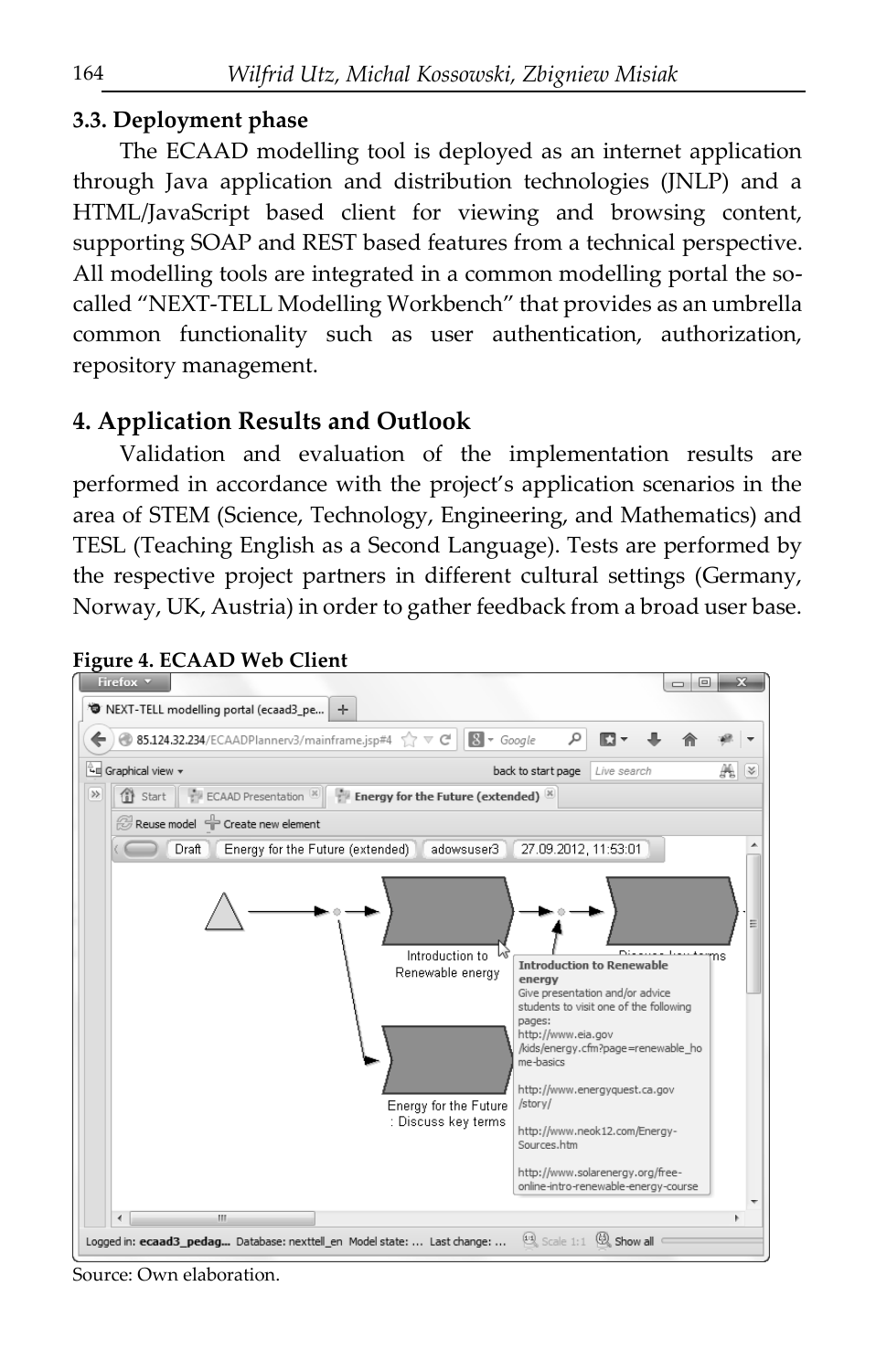The repository of models developed during the course of the project is available online and currently holds around 300 models developed by end-users (teachers and supporting project partners). Figure 4 gives an example of a so-called "Knowledge State Map" from the subject mathematics and the related learning progression and assessment map in the background that is shared with the students in order to allow negotiating it.

The iterative approach on method and tool development results in a continuous modification and update of the tool deployed and used by different modelling projects within NEXT-TELL. The milestones defined and reached relate to the following aspects:

- 1. Authoring support for cbKST [Kickmeier-Rust *et al.*, 2011]-driven competence design implementing a knowledge structure for competence design, competence combination and respective algorithms to allow transitive validation and querying.
- 2. Sharing mechanisms of good/best-practices in activity and assessment design through easy to browse, searchable, "cloud-like" repository of patterns.
- 3. Analysis features in the repository. Thanks to the semantic richness of models developed, the repository is not only searchable as mentioned, but provides features for analyses and validation.
- 4. Operationalization of models: not only design and drawing of models is in focus, but the plans are "runnable" using a semi-formal description language that can be animated and executed.
- 5. Feedback for continuous model evolution: the feedback loop back to the design from operational execution is integrated.

## **Conclusion**

The development of the first year concluded in August 2011 and for the second iteration on August 2012. Following an iterative approach, the next specification task already resulted in an update of requirements derived from the lessons learned/feedback from facilitators and end users of ECAAD tools. The main aspect in the first year related to a restructuring and modification of functionality presented in the tool to follow a persona and scenario based framework as defined above to reduce complexity on tool level. A second important conclusion from work with teachers in the first year can be summarized in the provocative statement that models are of interest and the importance of design and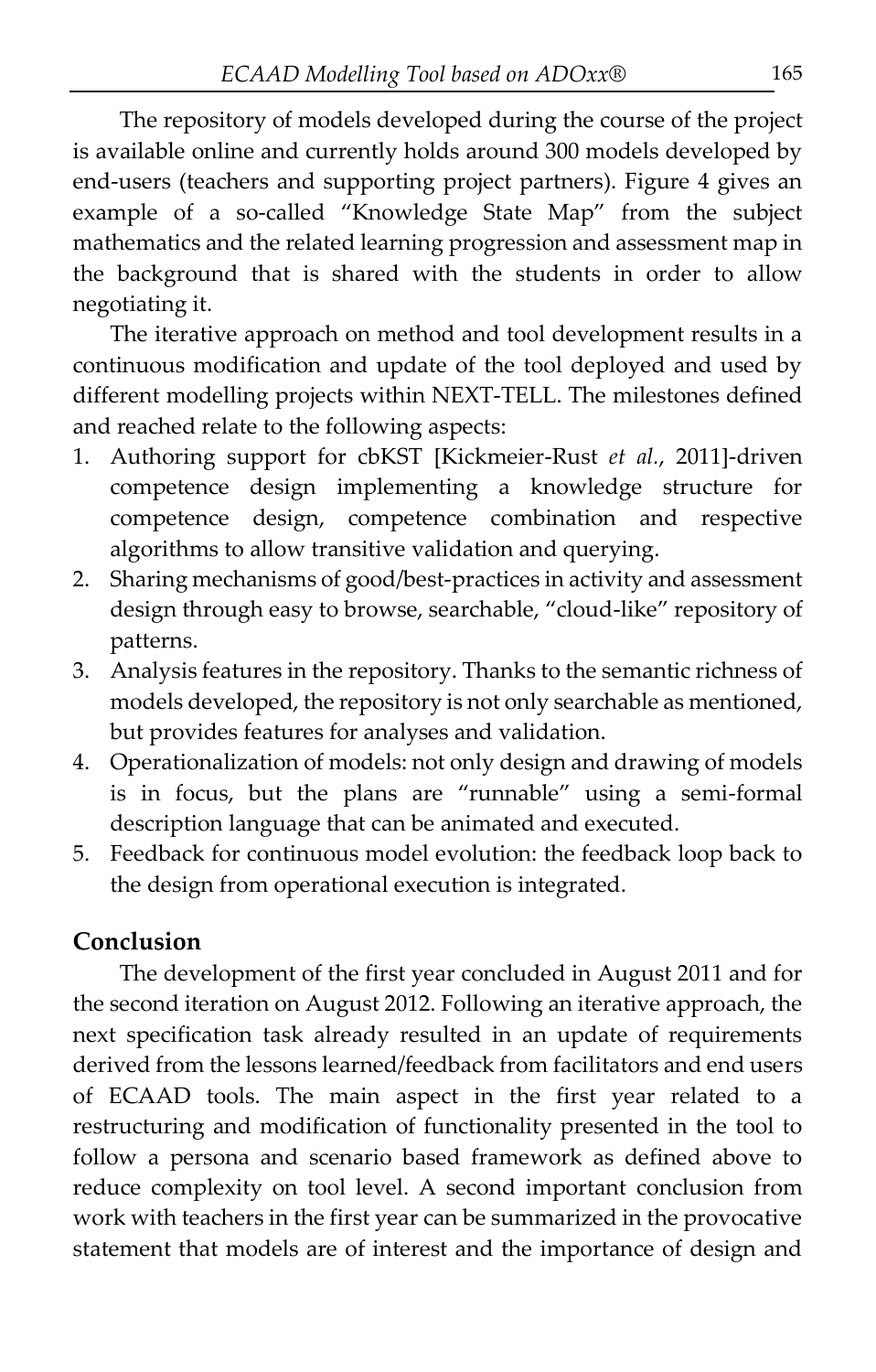planning is understood, but the modelling – as the actual task to produce models - is regarded as too cumbersome in a day to day operation. The expectation is that individual plans are developed building upon a library of patterns to be selected and customized/parameterized by the end-user at maximum which means that different ways of model creation (mining mechanism, monitoring, different interfaces) need to be explored to offer different approaches following a persona-approach in the project and thereafter.

## **References**

- 1. Next-Tell Next Generation Teaching, Education and Learning for Life; http://www.next-tell.eu, accessed 02.2013.
- 2. Karagiannis D., Kühn H. (2002), *Metamodelling Platforms*. [in:] Bauknecht K., Min Tjoa A., Quirchmayr G. (Eds.): Proceedings of the Third International Conference EC-Web 2002 – Dexa 2002, Aix-en-Provence, France, September 2-6, 2002, LNCS 2455, Springer Verlag, Berlin, Heidelberg, p. 182.
- 3. Reimann P. (2010), *Process modelling in instructional design*. Presentation at the 1st International Workshop of the Open Models Initiative in conjunction with Modellierung2010. Klagenfurt, Austria, March 24, 2010. http://www.openmodels.at/web/omi/blogs/- /blogs/1st-international-workshop-on-omi, accessed 02.2013.
- 4. Utz W., Hrgovcic V., Karagiannis D. (2009), *ADVISOR: Towards Holistic Model-Based e-Learning Environments Based On Meta-Modelling Concepts*. Appeared [in:] Proceedings of the MSKE2009 – International Conference on Managing Services in the Knowledge Economy, July 15-17, 2009, Famalicão, Portugal.
- 5. Karagiannis D., Visic N. (2011), *Next Generation Modelling Platforms*. [in:] Perspectives in Business Informatics Research. Springer Berlin Heidelberg, ISBN 978-3-642-24511-4. 2011, p. 19-28.
- 6. Next-Tell Deliverable 2.1 *Specification of ECAAD Methodology V1*. http://www.next-tell.eu/publications/, accessed 02.2013.
- 7. Next-Tell Deliverable 2.3 *Specification of ECAAD Methodology V2*. http://www.next-tell.eu/publications/, accessed 02.2013.
- 8. Kickmeier-Rust M. D., Hillemann E., Albert D. (2011), *Challenges for 21st century classroom education: The NEXT-TELL approach*. [in:] Gómez Chova L., Martí Belenguer D., López Martínez A. (Eds.),